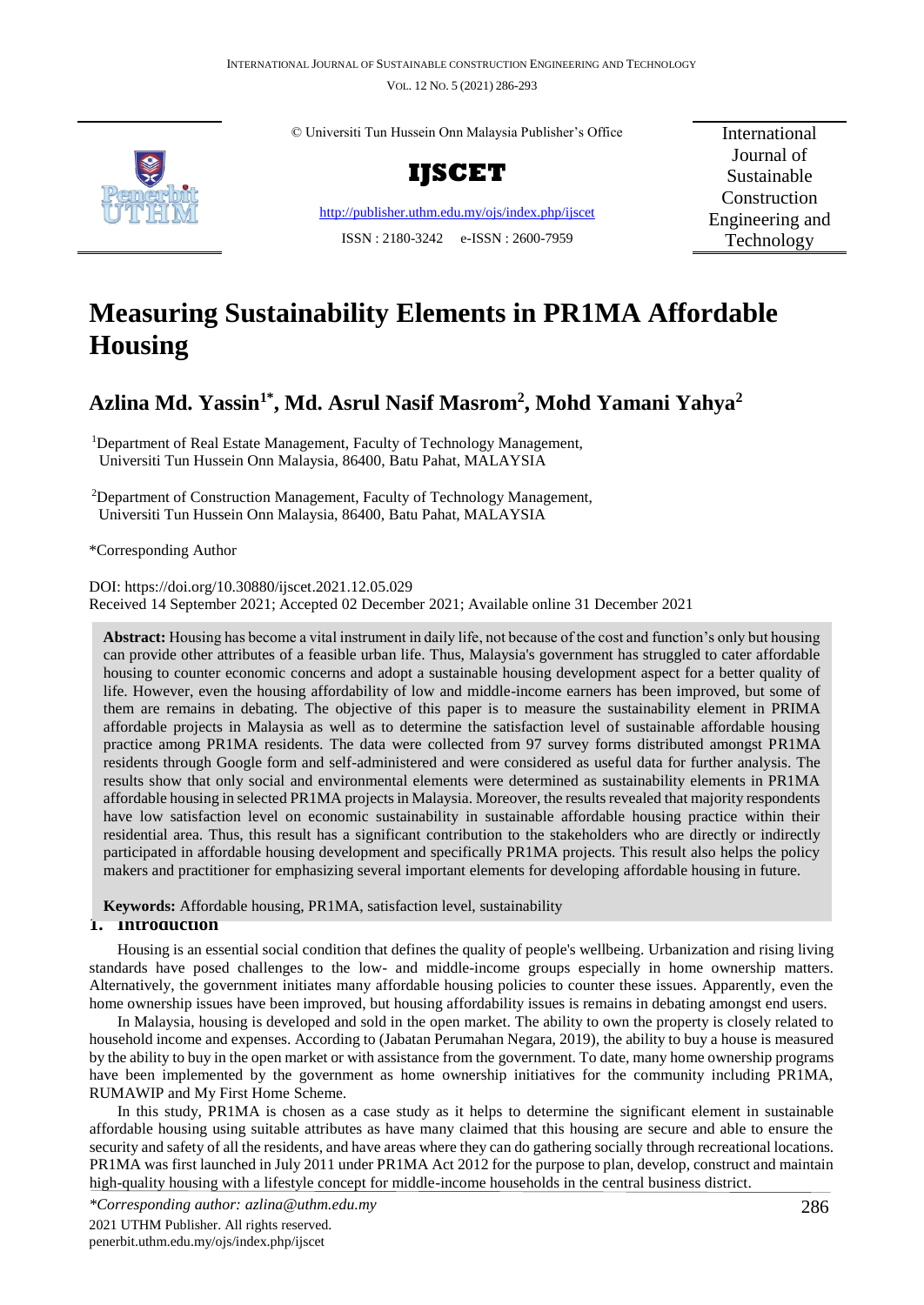The issue of affordable housing has been lasting for quite some time, whether for low or middle-income earners, and this has sparked the government initiative to provide a house within household affordability. As highlighted by Said et al. (2011), housing developers and planners should build, maintain, and manage their housing estates more efficiently to manage natural resources to achieve environmental sustainability efficiently. Said et al. (2011) emphasized efficiency in planning, construction, management and maintenance of housing areas should be taken into consideration by housing developers to maintain the sustainability of natural resources and the environment. Alternatively, integration of Transit Oriented Development and multiple transportation accessibility within development projects are important to achieve economic sustainability.

The home ownership issues among Malaysia become major challenges to the government and industry players. With the population of 32.37 million, Malaysia, through the Ministry of Housing and Local Government (MHLG), with their best effort, tried to provide the standard community quality of housing based on the specific income groups. Even with the government's effort to ensure the affordable housing program economic success, some, however, neglected the sustainability of affordable housing. Many researchers recently have started to focus on sustainability in affordable housing as this concept itself is still recent in the world (see for example: Pullen et al., 2010; Bujang et al., 2017).

However, some academician believes that many different projects that are practicing under this title by housing developer cannot be expected to provide a more quality housing because their selling point is without referring to the fact or published index (Bakhtyar et al., 2012). It is been said by numerous media that many middle earners are paying high rental costs or housing prices for low-quality housing. However, these statements contradict with Malaysia's focus on quality of life which is centered on Malaysia's three strategic thrusts namely developing an environment that enhances life quality, moving towards full social-economic development and creating conducive environment for unleashing economic growth.

Furthermore, previous study on housing matters have focused more on economic indicators as a reflection on housing policy improvements (Stone, 2011). Real estate industry players only focus on price affordability as a challenge to low demand and an abandoned housing under the provision of affordable housing (Chan and Adabre, 2019). However, social and environmental measures should also be considered as essential aspects for a housing area to achieve the sustainability. Without any of those three aspects, the house will be abandoned and would create a more severe problem and take a lot of government financial aid in recovering such occurrence. In fact, most affordable houses in Malaysia are left unsold even though they are built specifically for the low- and middle-income groups. Chan and Adabre (2019) see this situation is influenced by several criteria other than price affordability. Hence, it is important to determine sustainability elements in PR1MA affordable housing for future improvements.

## **2. Literature Review**

## **2.1 Sustainability and Housing Sustainability**

The word sustainability is commonly used to refer with the ability to sustain at a certain level for future use. Within the development context, sustainability is refers to the new development to meet present and future needs (WCED, 1987). Apparently, the ability to sustain and meet the needs of future generations is examined through balancing economic, social and environmental aspect (Golubchikov and Badyina, 2012; Lin and Lin, 2015). However, the main challenge is how the implementation of sustainability concept can really meet their aims (Brandon and Lombardi's (2005. In this study, sustainability is specifically refers to the affordable housing development to satisfy the needs of the middle -income group and the ability to sustain for future generations (Gan et al., 2016).

#### **2.2 Challenges to Sustainability**

Figure 1 below addressed several challenges that constraints in achieving sustainability in development project, are as follows:-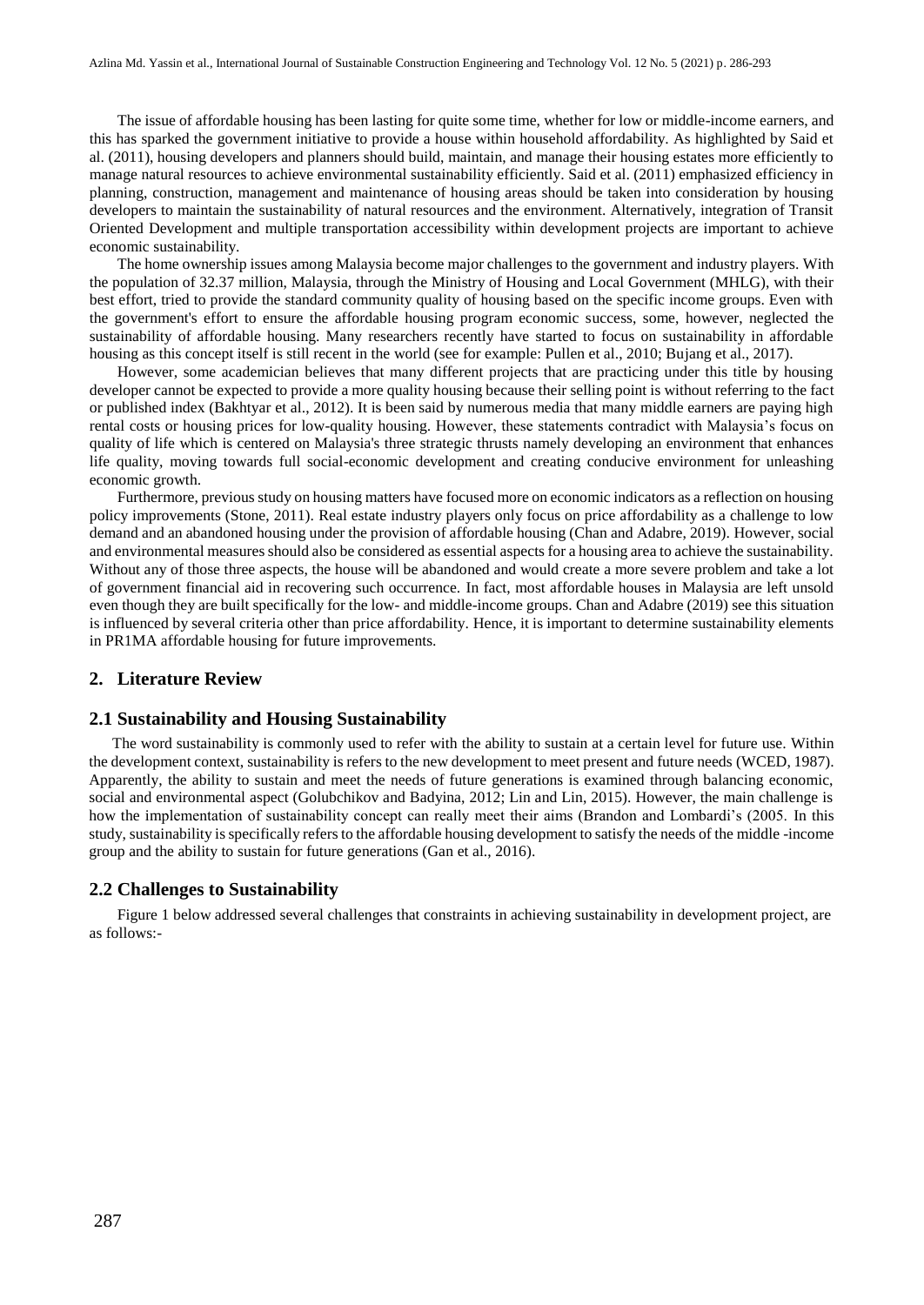

**Fig. 1 - Challenges to sustainability in development project**

Generally, needs is refers to the something that people must have to live, while wants indicates something that people wish to have in life. In short, needs and wants represent necessities and desires. In larger context in human life, Littig and Griessler (2005) divided need into two categories namely material basis components and non-material components that people needs in life. The material basis components include food, house, water, and healthcare, while non-material components include education, social relationship and recreation). Separating needs and wants is identified as the real challenges in achieving sustainability in the development project, due to the difficulty in differentiate between needs and wants amongst individual. Moreover, even impossible to forecast the needs of future generations (Payne and Raiborn, 2001), but Sen (2005) emphasizes that sustainability for human welfare should be maintained especially in economic issues to enhance a good quality of life for future generation.

Reflecting to the sustainability and consumption, the market must be more sensitive to the society's demand for goods and services for livelihood. Therefore, improving and enhancing businesses performance by adopting sustainable process in production is significant for sustaining quality of life (Payne and Raiborn, 2001). In the context of housing development, best selection of location and size is important in determining the sustainability of space consumption efficiently. However, housing affordability became the serious issues within the current sustainability issue in development.

Another challenge in achieving sustainability in development is environmental justice. Balancing economic and social aspects with the need to preserve the environmental is the big challenge in achieving sustainability in development. Pellow and Brulle (2005) emphasized the need to integrate environmental needs in the population social needs.

Future generations were examined as the challenges to sustainability in development. The concept of sustainability is emphasizes the need to sacrifice in the present nature for future well -being. By using the resources with ethical manners will sustain the resources for the future usage. This process will be continued to allow the future generation to be enjoyed all the advantageous from development (Neumayer, 2003). In term of home ownership, encouraging developers to develop more affordable housing complimentary with sustainable concept is compulsory for the beneficial of both present and future generation.

The implementation of the sustainability concept in housing development will be able to create the opportunity costs, whereby an economic value will be created as a return from the adaptation of the sustainability concept (Figge and Hahn, 2005). Basically, the opportunity cost is the loss of the benefit that could have been enjoyed if the best alternative choice were chosen instead. For example, by adopting the concept of sustainability in residential development requires the incorporation of technologies such as rainwater harvesting and subsequently this action will increased the maintenance costs as compared to conventional methods.

In addition, Intergenerational equality is also identified as a challenge in achieving sustainability in development. Neumayer (2004) sees satisfaction with utility, well -being and lifestyle should be treated equally by each generation. In the context of sustainable development, the capacity to maintain the performance for the sake of the future generations needs is important. However, the integration between sustainability and affordable housing remains a challenge in the context of sustainable development.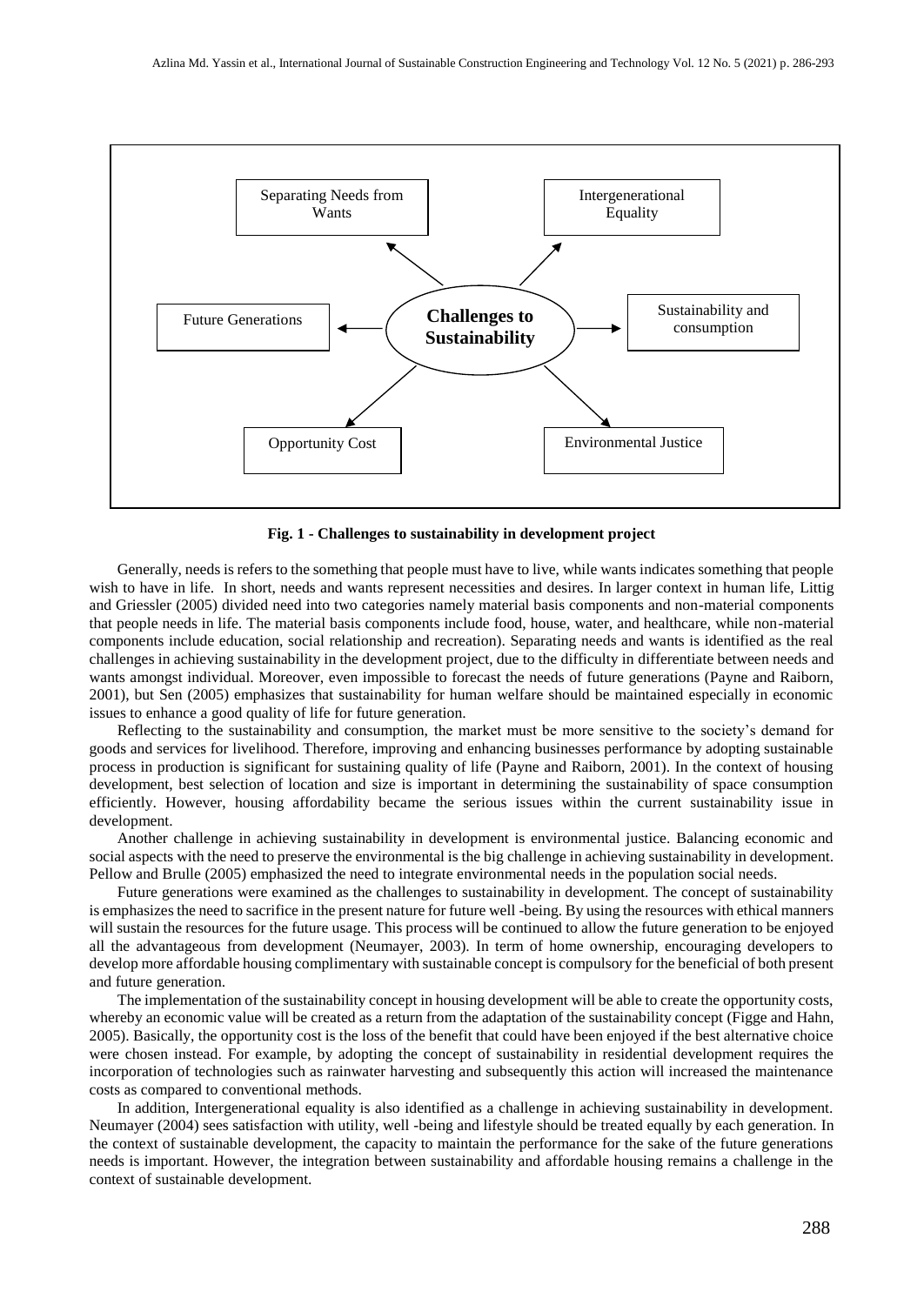#### **2.3 Affordable Housing**

Throughout the globe, there were several differing opinions on what is housing affordability means. In Malaysia context, affordability is mainly defined by the relationship between household's housing expenditure and income (Wan Abd Aziz et al., 2011). Moreover, affordability is also perceived as related to incomes, housing costs, housing availability, employment, maintenance of the existing affordable housing stock, and patterns of new construction.

Moreover, Mostafa et al. (2006) defined housing affordability as a person ability to save the income for the consumption not only for housing but for other expenditure. In the context of housing, affordability is best described as a person capability to buy or own the house (Giuseppe, 2011). More specific definition by Quan and Hill (2008), the theory of housing affordability can be view from three different perspectives namely purchasing affordability; repayment affordability; and income affordability.

Unlike market-oriented development, affordable housing is considered a long-term public investment. It is not driven by the need for a quick return on investment and thus, should include sustainability considerations (Fuhry and Wells, 2013). Although the initial cost may be relatively higher, the life cycle cost and performance may be improve from time to time. For example, Coimbra and Almeida (2013) suggested that by integrating sustainable construction into affordable housing programs, the cost would only be increased by 4.2%.

By contrast, various life cycle benefits, such as reduced maintenance cost and reduced energy bills, can be expected. Also, affordable housing programs can attract and maintain the needed human resources for essential services (Gurstein, 2012). Therefore, it is crucial to integrate sustainability into housing planning and construction in affordable housing programs (Golubchikov and Badyina, 2012).

#### **2.4 Criteria that Influence the Sustainability of Affordable Housing**

Mulliner et al. (2011) discovered seventeen (17) criteria influencing sustainable housing affordability which were identified from his research. In order to apply sustainability in Malaysia's construction and housing management, these criterias provide a critical point for sustainable affordable housing. A summary of each identified criteria are listing as in Table 2 below:-

| <b>AFOORDABLE</b><br><b>SUSTAINABLE HOUSING</b><br><b>CRITERIA</b> | <b>DETAILS</b>                                                                                                                                                                                                        |
|--------------------------------------------------------------------|-----------------------------------------------------------------------------------------------------------------------------------------------------------------------------------------------------------------------|
| House prices<br>1.                                                 | Ability to buy house is reflecting from housing expenditure and<br>household income.                                                                                                                                  |
| Rental value<br>2.                                                 | Higher income will directly accessible to the area with higher<br>house price (rental value).                                                                                                                         |
| Rate of interest and mortgage<br>3.<br>opportunity                 | Accessible to mortgage facilities with minimal interest rates can<br>$\bullet$<br>directly impact a household's expenditure for home ownership /<br>consumption - this is important for household expenditure budget. |
| Rental availability<br>4.                                          | Providing sufficient numbers of affordable housing with diverse<br>and sufficient range of prices in the market. The provision of                                                                                     |
| Affordable home ownership<br>5.<br>products availability           | adequate affordable housing will strengthen social cohesion and<br>community sustainability                                                                                                                           |
| Safety and conducive area<br>6.                                    | High crime levels may negatively impact on affordability, whereby<br>household need to spend on security and safety.<br>Sustainable housing must be located in a safe residential<br>environment.                     |
| Job opportunity<br>7.                                              | Accessibility to job area has significant contribution to household<br>income, and the income decreased for each decreasing of<br>accessibility to job area.                                                          |
| Transportation and logistics<br>8.<br>services                     | Good accessibility to transportation services directly create demand<br>for housing and consequently increased housing ownership by<br>community (Winston 2010).                                                      |
| <b>Education facilities</b><br>9.                                  | Good access to education facilities can change to better quality of<br>$\bullet$<br>life among community.                                                                                                             |
| 10. Wet and dry market services                                    | Close to market area create more attractiveness to housing area.<br>٠                                                                                                                                                 |
| 11. Health care services                                           | Good access to health care provider creates more livable living area<br>and develops sustainable communities.                                                                                                         |
| 12. Child care services                                            | Excellent access to child care services provider can increase                                                                                                                                                         |

**Table 2 - Criteria for sustainable of affordable housing**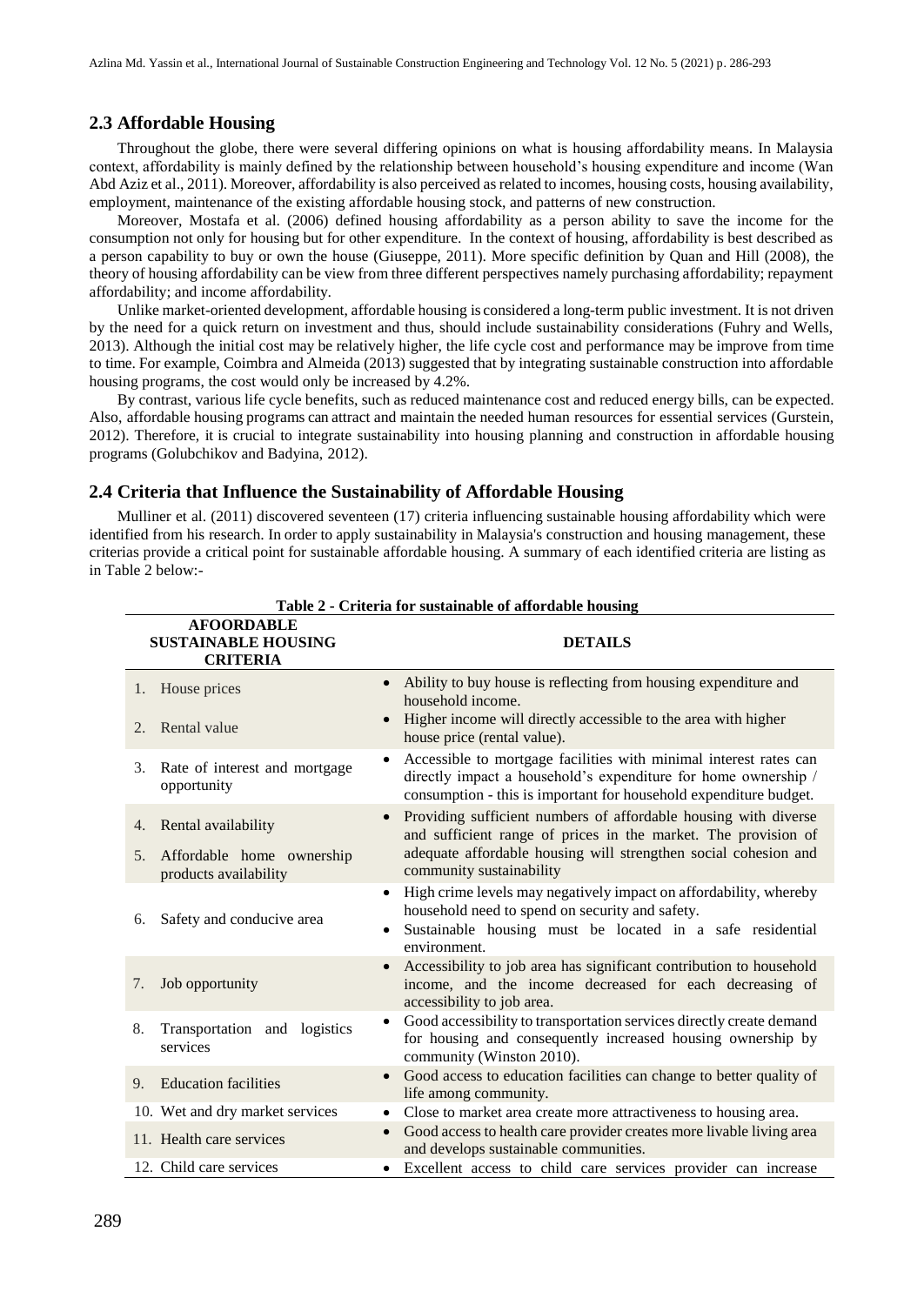|                                                | parents' ability to work, and subsequently increase household<br>affordability.                                                                                      |
|------------------------------------------------|----------------------------------------------------------------------------------------------------------------------------------------------------------------------|
| 13. Recreational facilities                    | • Excellent access to indoor and outdoor leisure facilities can<br>improve social interaction among families and communities as well<br>as create healthy lifestyle. |
| 14. Open green public space                    | • A good quality public area including green spaces is important for<br>household for relaxing and interaction.                                                      |
| 15. Quality of housing                         | • Using high quality of construction material has resulted good<br>quality of life, and create sustainable housing.                                                  |
| 16. Energy efficiency of housing               | • Affordable housing must meet certain sustainability criteria such as<br>energy efficiency - provide ongoing economic benefits for lower-<br>income households      |
| 17. Solid<br>waste<br>management<br>facilities | • Good access to waste management facilities can improve<br>sustainable communities.                                                                                 |

Source: Mulliner and Maliene (2011)

#### **3. Methodology**

In this study, a quantitative research strategy has been adopted along the research process. The results from this research were based on the 144 questionnaires which were distributed amongst PR1MA residents through Google form and self administered. The research was carried out within PR1MA development projects located in Johore, or particularly in Bandar Layangkasa, Pasir Gudang, Johor.

## **4. Results and Discussion**

#### **4.1 Response Rate**

From 144 questionnaires were distributed to the respondents through Google Form and self-administered within several months, only 97 survey forms were returned and considered as useful data for further analysis. However, there are 3 questionnaires set unable to be analysed due to the incomplete survey answer. The total set of questionnaire were answered by the respondent is 97 survey forms equivalent to 67.36%. This comply with the research requirement considering the normal respond rate is approximately 60% for most research (Draugalis, 2008). Table 3 below shows the respondents' profile according to the percentage of the overall number of respondents.

| Demographic                      | <b>Frequency</b> | Percentage (%) |
|----------------------------------|------------------|----------------|
|                                  | $(n=97)$         |                |
| Gender:                          |                  |                |
| Male                             | 60               | 62             |
| Female                           | 37               | 38             |
| Age:                             |                  |                |
| Below 25 Years old               | 19               | 20             |
| 25 to 34 Years old               | 22               | 23             |
| 35 to 44 Years old               | 18               | 19             |
| 45 to 54 Years old               | 27               | 28             |
| Above 55 Years old               | 11               | 11             |
| <b>Employment status:</b>        |                  |                |
| Public sector                    | 27               | 28             |
| Private sector                   | 34               | 35             |
| <b>Own Business</b>              | 14               | 14             |
| Student                          | 14               | 14             |
| Retiree                          | 4                | 4              |
| Unemployed                       | 4                | 4              |
| Percentage of house price/rental |                  |                |
| expenditure:                     |                  |                |
| Below 30%                        | 44               | 45.4           |
| $30\% - 50\%$                    | 51               | 52.6           |
| Above 50%                        | 2                | 2.0            |

|  |  | <b>Table 3 - Respondents' profile</b> |  |
|--|--|---------------------------------------|--|
|--|--|---------------------------------------|--|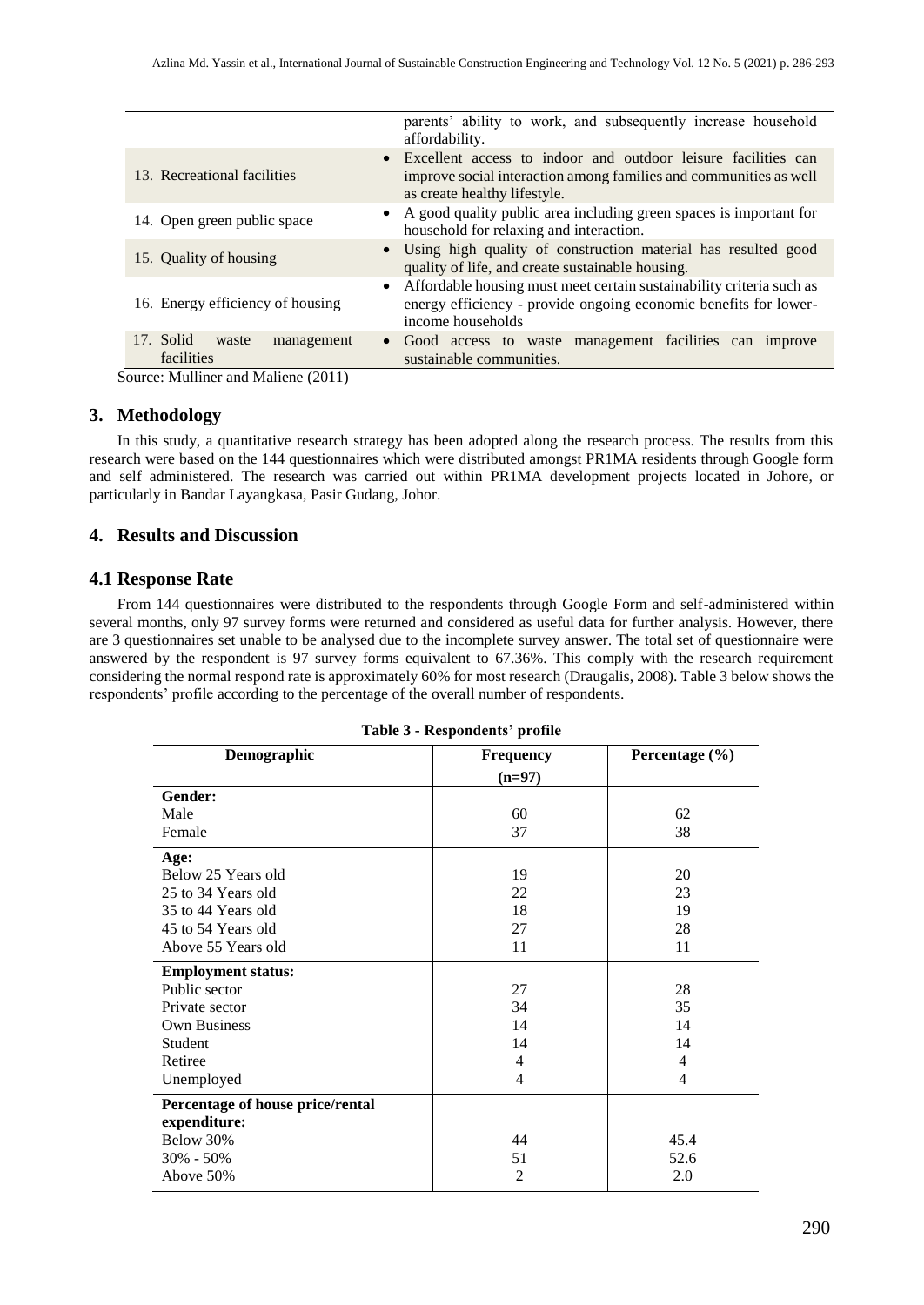#### **4.2 Sustainability Elements in PR1MA Affordable Housing**

The results for this objectives were based on the seventeen (17) criteria for affordable sustainable by Mulliner and Maliene (2011) and has been stated in the National Affordable Housing Policy (NAHP) that provide guidelines and attributes for sustainable development in affordable housing. Many research acknowledge economic sustainability as the only element used in assessing the performance of affordable housing. However, there were other two elements that been recognized as to provide significant influence in the quality of life, namely social sustainability and environment sustainability. Thus, three pillars of sustainability were created followed by derivation of the criteria listed. Based on the analysis done, it was ascertain that the criteria of social sustainability and environmental sustainability do heavily influence the sustainability of affordable housing in Malaysia. Given on the significant value obtained for each criteria, it shows that the significant relationship between affordable housing and sustainable criteria, except for the economic sustainability criteria's. Table 4 below presents criteria of sustainable in affordable housing.

| <b>Sustainable Elements</b>       | Sustainable affordable housing criteria                                                                                                                                                                                                                                                                                 |  |
|-----------------------------------|-------------------------------------------------------------------------------------------------------------------------------------------------------------------------------------------------------------------------------------------------------------------------------------------------------------------------|--|
| <b>Economic Sustainability</b>    | House prices.<br>٠<br>Rental value.<br>٠<br>Interest rates and mortgage availability.<br>٠<br>Rental availability.<br>٠<br>Affordable housing products availability<br>$\bullet$                                                                                                                                        |  |
| <b>Social Sustainability</b>      | Safety and conducive area<br>٠<br>Jon opportunity.<br>٠<br>Transportation and logistics services.<br>$\bullet$<br>Education facilities.<br>٠<br>Wet and dry market.<br>٠<br>Access to health care services.<br>٠<br>Child care services.<br>٠<br>Recreational facilities.<br>$\bullet$<br>Open green public space.<br>٠ |  |
| <b>Environment Sustainability</b> | Quality of housing.<br>٠<br>Energy efficiency of housing.<br>٠<br>Solid waste management facilities.<br>٠                                                                                                                                                                                                               |  |

**Table 4 - Sustainable elements in affordable housing**

According to Karji et al. (2019), the government plays an important role in ensuring sustainability in community and urban development. Hence, an element of sustainability must be included in construction development project. In addition, Saberi et al (2017) highlighted if transportation costs are taken into account in the house prices, affordability to own the house will be decreased due to rising house prices.

Thus, increasing of transportation costs will be directly creating unsustainable affordable housing. In the context of environmental sustainability, basic principles to energy efficiency need to be applied as an alternative to minimize energy consumption without compromising the communities' comfortably and quality of life (Chan and Adabre, 2019). Therefore, in order to achieve sustainable housing, saving housing operational cost and energy need to be considered for the benefit of the household and the environment.

# **4.3 Satisfaction Level of PR1MA Residents' Toward the Sustainable Practice in Affordable Housing**

The main focus of this objective was to assess the resident's satisfaction level on sustainable attributes for affordable housing. From the results, 17 criteria used to measure the level of satisfaction were grouped into three pillar of sustainable namely, social sustainability; economic sustainability and environment sustainability. The results show that the residents' satisfaction on environment sustainability and social sustainability are significant with the p-value 0.010 and 0.000 respectively. The p-value of economic sustainability proved that the resident's satisfaction was not significant (p-value  $= 0.057$ ).

The findings were supported with the theory of social sustainability namely the quality of life. Life's quality was influenced by two concepts namely satisfaction of quality of life and environmental quality, which involve several elements such as housing, transportation, security and health services (Mulliner and Maliene, 2011; Porio, 2014). Thus, the results confirmed that affordable housing in Malaysia met the social sustainability and environmental sustainability elements amongst the residents', except for economic sustainability elements.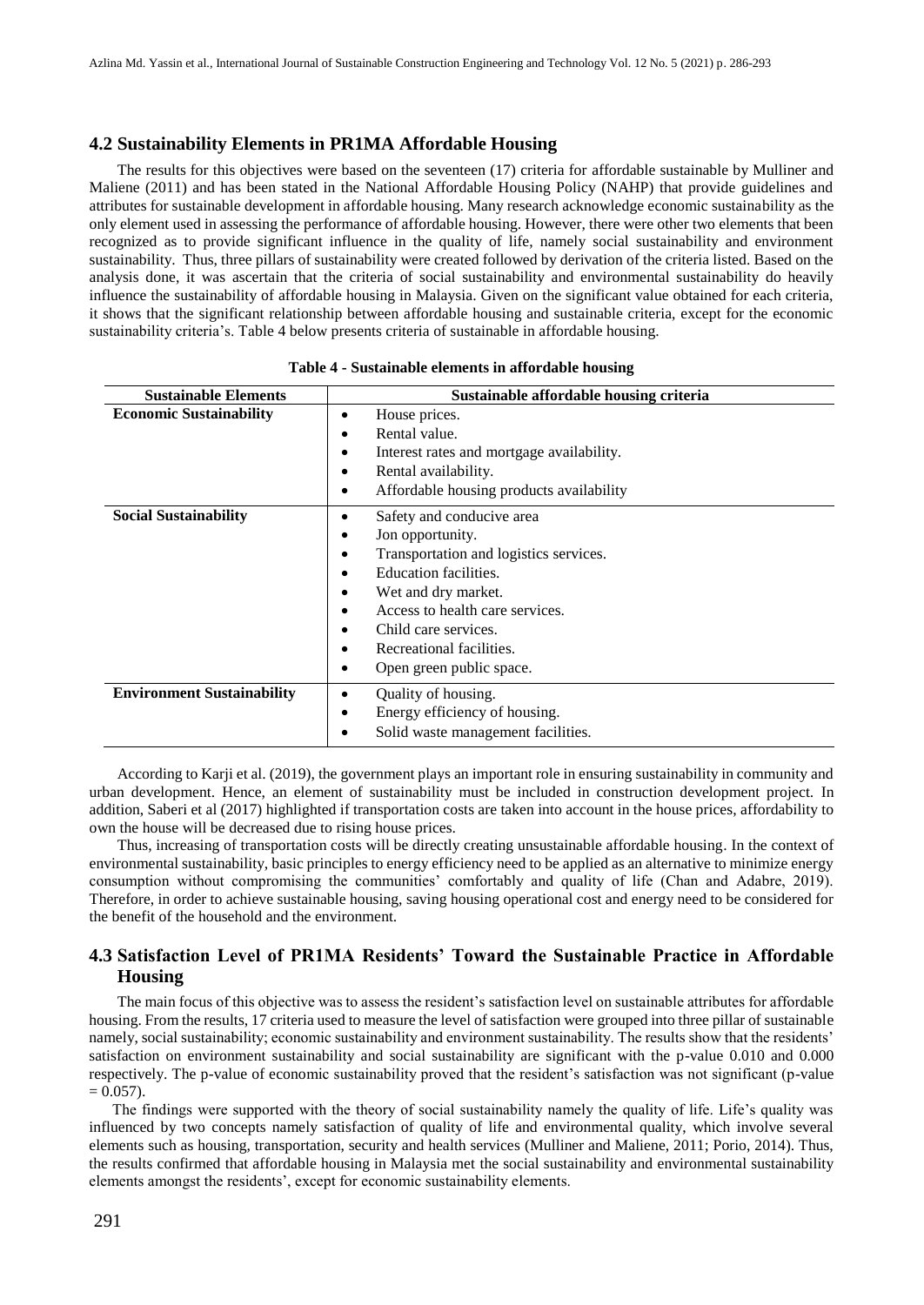# **5. Conclusion**

This paper aims to determine significant elements of sustainable affordable housing, and the satisfaction level of sustainable elements in affordable housing. By adopting quantitative approach, and focusing amongst PR1MA resident, the objectives for this research were established. The results revealed seventeen criteria for sustainable affordable housing were grouped into three sustainable elements or pillar namely, social sustainability, economic sustainability and environment sustainability. However, the results confirmed only social sustainability and environment sustainability has significant influence towards affordable housing in Malaysia. In regards to the residents satisfaction towards sustainable in affordable housing, the results also confirmed that economic sustainability doesn't have indicated significant satisfaction level as compared to another two elements social sustainability and environment sustainability. Hence, this result is important to give an overview to the property developers, and specifically to all stakeholders participated in affordable housing development, to enhance the quality of the development project as well as to maximize the economic value of the development in future.

# **Acknowledgement**

I extremely grateful for the support given by UTHM, which give assistance and full support for attending this conference and publication opportunity.

## **References**

Bakhtyar, B., Zaharim, A., Sopian, K, Saadatian, O. and Abdul ateef, J. (2012). Affordable Quality Housing for Urban Low Income Earners in Malaysia. Advances in Environmental Science and Sustainability. Pg. 60 - 73.

Brandon, P. S and Lombardi, P. (2005). Evaluating Sustainable Development in the Built Environment (2<sup>nd</sup> Ed.). WILEY Blackwell. Oxford

Bujang A.A., Shapee, N.A.S., Abu Zarin,H. and Ismail, A. (2017). Factors Influencing The Housing Affordability Stress Among Bumiputera. International Journal of Real Estate Studies,Vol. 11 (4). Pg. 115-127.

Chan, [A. P. C.](https://www.sciencedirect.com/science/article/abs/pii/S0360132319300356#!) and Adabre, M. A. (2019). Bridging the gap between sustainable housing and affordable housing: The required critical success criteria (CSC). [Building and Environment.](https://www.sciencedirect.com/science/journal/03601323) Vol. 151. Pg. 112-125.

Coimbra, J. and Almeida, M. G. (2013). Achieving Cost Benefits in Sustainable Cooperative Housing. Buildings. Vol. 3(1), Pg. 1-17.

Gan, X., Zuo, J., Wu, P., Wang, J., Chang, R. and Wen, T. (2017). How affordable housing becomes more sustainable? A stakeholder study. Journal of Cleaner Production. Vol. 162. Pg. 427-437.

Figge, F. and Hahn, T. (2005). The Cost of Sustainability Capital and the Creation of Sustainable Value by Companies. Journal of Industrial Ecology. Vol. 9 (4). Pg. 47-58.

[Fuhry, L. and Wells, W. \(2013\). Green Goes Mainstream In Low-Income Housing. Journal](http://refhub.elsevier.com/S0959-6526(17)31218-0/sref15) [of Planning. V](http://refhub.elsevier.com/S0959-6526(17)31218-0/sref15)o[l 79 \(9\). Pg](http://refhub.elsevier.com/S0959-6526(17)31218-0/sref15)  [31-35.](http://refhub.elsevier.com/S0959-6526(17)31218-0/sref15)

Giuseppe, T. (2011). Housing Affordability and Methodological Principles: An Application. International Journal of Finance Economic. Vol. 79. Pg. 64-79.

Golubchikov, O. and Badyina, A. (2012). Sustainable Housing For Sustainable Cities: A Policy Framework For Developing Countries. UN-Habitat, Nairobi.

Gurstein, P. (2012). Affordable Housing as a Sustainability Strategy:Policy Implications for Canadian Cities in S. Gill and R.K. Dhawan (eds.), Volume on Canadian Studies. Brisbane, Australia: PANCS.

Hill, R. J. and Gan, Q. (2008). Measuring Housing Affordability: Looking Beyond the Median. [UNSW Australian School](https://papers.ssrn.com/sol3/papers.cfm?abstract_id=1310294)  [of Business.](https://papers.ssrn.com/sol3/papers.cfm?abstract_id=1310294)

Jabatan Perumahan Negara (2019). Dasar Perumahan Mampu Milik Negara. Jabatan Perumahan Negara, Putrajaya. Malaysia.

Karji, A., Woldesenbet, A., Khanzadi, M., & Tafazzoli, M. (2019). Assessment of Social Sustainability Indicators in